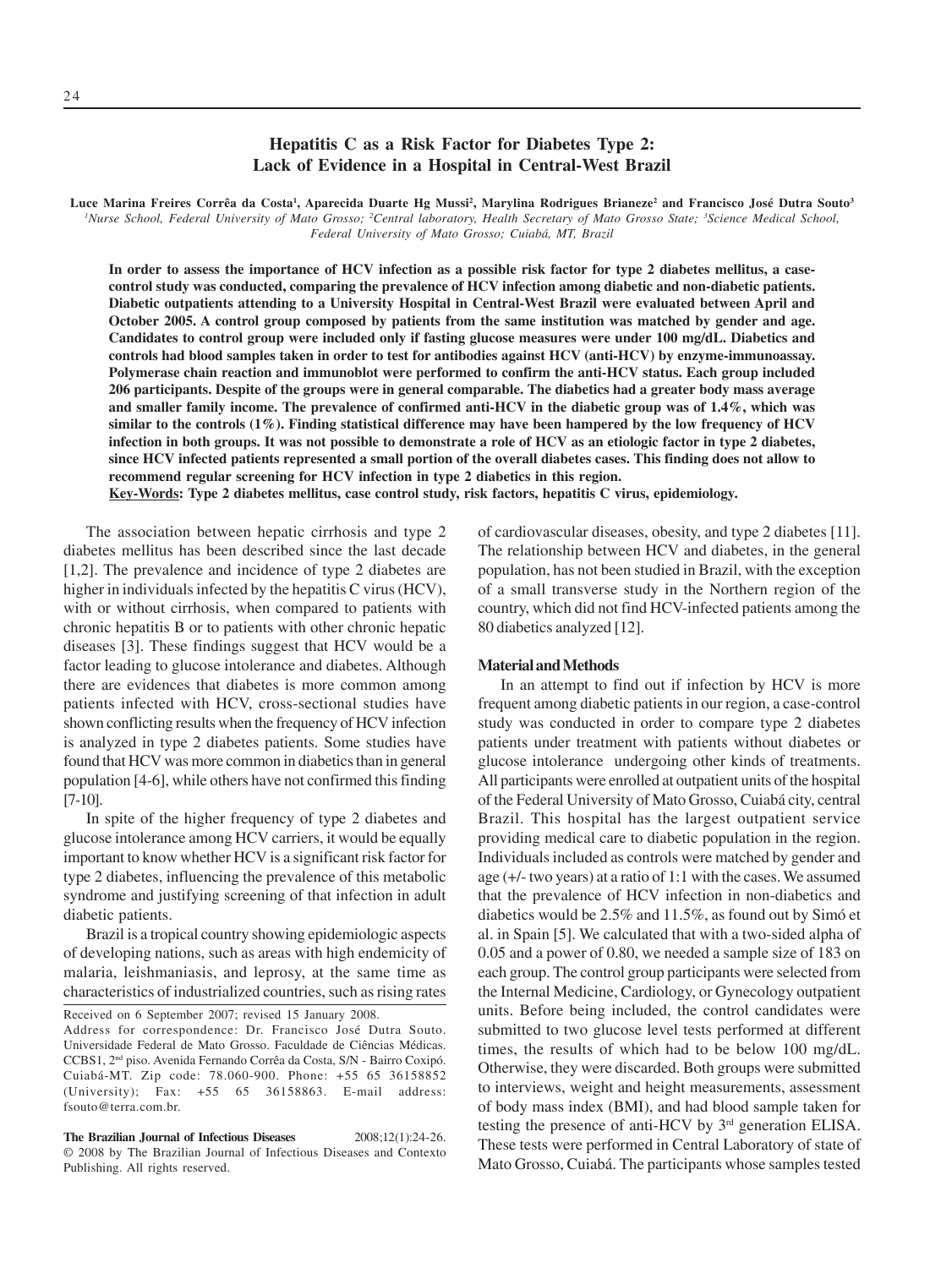reactive were submitted to new collection of blood for HCV-RNA testing by polymerase chain reaction (PCR). This test was performed using Amplicor HCV monitor (Roche Molecular Systems Inc., US) kits in Hermes Pardini Laboratory, Belo Horizonte, Brazil. An immunoblot assay (Chiron RIBA HCV strip immunoblot assay; Chiron Corporation, US) was performed in anti-HCV positive and PCR negative samples to confirm anti-HCV specificity in Central Laboratory, Cuiabá. The ethical aspects of the protocol were analyzed by the institution's Committee of Ethics for Research on Human Beings under number 190/2004, and approved on 12/15/2004.

#### **Results**

Between April and October of 2005, 217 type 2 diabetics were interviewed; however, there were nine losses due to absence for blood collection. Two other patients were discarded because they already knew that they were carriers of the HCV. To participate as control, 248 non-diabetic patients were approached. Two refused to participate. Forty candidates were discarded because they showed glucose levels above 99 mg/dL. At the end, each group was composed of 206 individuals, with 72% females and an average age of 55 for the cases and 54.6 for the controls. The groups were similar in most variables, but there were more Afro-descendant among the cases (20% *versus*  $14\%$ ;  $p = 0.15$ ) and more Caucasians among the controls (29% vs. 19%;  $p = 0.03$ ). Most of the participants were mulatto, which were equally distributed among the groups. The group of diabetics had a lower level of education, with a higher percentage of participants having not studied beyond the elementary school years (79% *vs*. 66%;  $p < 0.01$ ). It also showed lower income, with a larger percentage of individuals earning less than US\$ 500 per month (81% *vs*. 67%; p < 0.01).

The groups did not show differences in height. However, the average weight among the diabetics  $(72.8 \pm 15.2 \text{ kg})$  was higher than that of the non-diabetic group (65.1  $\pm$  12.6 Kg; p < 0.00001). This was reflected in a higher BMI average among the first group (29.3 *versus* 26.3; p < 0.00001). Forty-five (21.8%) out of the 206 diabetics took insulin and 112 (54.4%) took oral hypoglycemic drugs.

There was no difference in the prevalence of anti-HCV between the groups: three diabetics (1.4%) were confirmed positive for anti-HCV by PCR or immunoblot, while among the controls, only two (1%) were confirmed positive. In a multivariate analysis performed in order to identify variables independently associated to the diabetics group, just a BMI above  $25$  Kg/m<sup>2</sup> and monthly earns below US\$ 500 were statistically significant (Table).

# **Discussion**

As far as we know, this is the first Brazilian controlled study assessing association between HCV infection and type 2 diabetes mellitus in Brazil. There was only one study, conducted in the state of Amazonas, which did not find anti-HCV reactivity in 80 diabetic patients, without using a comparison group [12]. Another study has just analyzed posthepatic transplant patients [13].

As expected, excess weight and obesity were more frequent among diabetics. We also found that the diabetics belonged to lower social and economic classes. Obesity, which is closely related to type 2 diabetes, has increased in lower-income patients and decreased in the higher-income patients, both in developed and developing nations [11,14]. Therefore, the social and demographic characteristics that differed in both groups seemed to be caused by global and national trends among patients with diabetes mellitus more than selection bias of control group.

**Table.** Multivariate analysis of variables associated with type 2 diabetes mellitus

| <b>Variable</b>              | OR $(CI 95\%)$   | p     |
|------------------------------|------------------|-------|
| Body mass index $(Kg/m^2)$ : |                  |       |
| $\leq$ 25                    | 1.0              |       |
| $>25-30$                     | $3.2(1.9-5.2)$   | 0.000 |
| $\geq 30$                    | $4.2(2.4 - 7.2)$ | 0.000 |
| Level of education           |                  |       |
| Elementary school or lower   | 1.0              |       |
| High school or higher        | $0.7(0.4-1.2)$   | 0.18  |
| Family income (monthly)      |                  |       |
| $>$ US\$ 500                 | 1.0              |       |
| $\leq$ US\$ 500              | $1.8(1.1-3.2)$   | 0.03  |
| Race                         |                  |       |
| Mulatto                      | 1.0              |       |
| White                        | $0.6(0.4-1.0)$   | 0.07  |
| <b>Black</b>                 | $1.3(0.7 - 2.4)$ | 0.34  |
| Anti-HCV                     |                  |       |
| Negative                     | 1.0              |       |
| Positive                     | $2.6(0.3-18.9)$  | 0.35  |